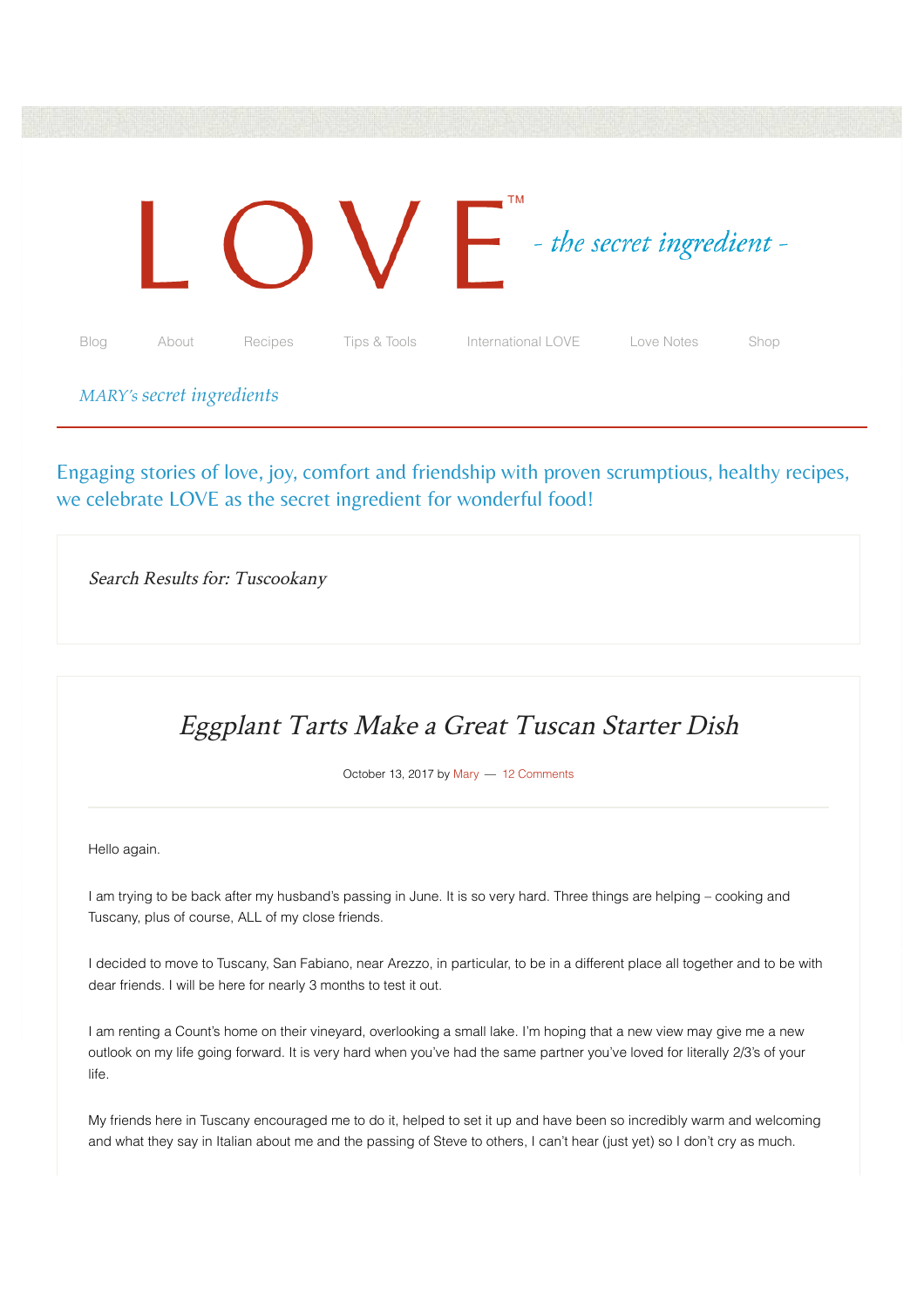

Franco's dish at the cooking class at Tuscookany.

I am going to take Italian language classes. I started with 2 lessons while still in New York with a lovely young man, Giancarlo. I know the days of the week, counting, some key phases and a few other things. It's really very little, but it's a start.

All of this was put into place during my last trip to Tuscany in late July, after Zachary's wedding in Poland. And during that last trip, I had the most fortunate opportunity to cook with Franco and Paolo a[t Tuscookany.](https://tuscookany.com)

[Tuscookany is](https://tuscookany.com) a most marvelous place, lined with lavender, overlooking three mountain ranges high on an mountain itself, where you can stay and learn to cook Italian classics, like pizza, tiramisu, gnocchi and some brilliantly revised dishes like Franco's Eggplant Parmigiano, revisited, that I will share with you here. He calls it Eggplant Pudding. I prefer to call it Eggplant Tarts – I think this name is more appropriate for the sophistication of this dish.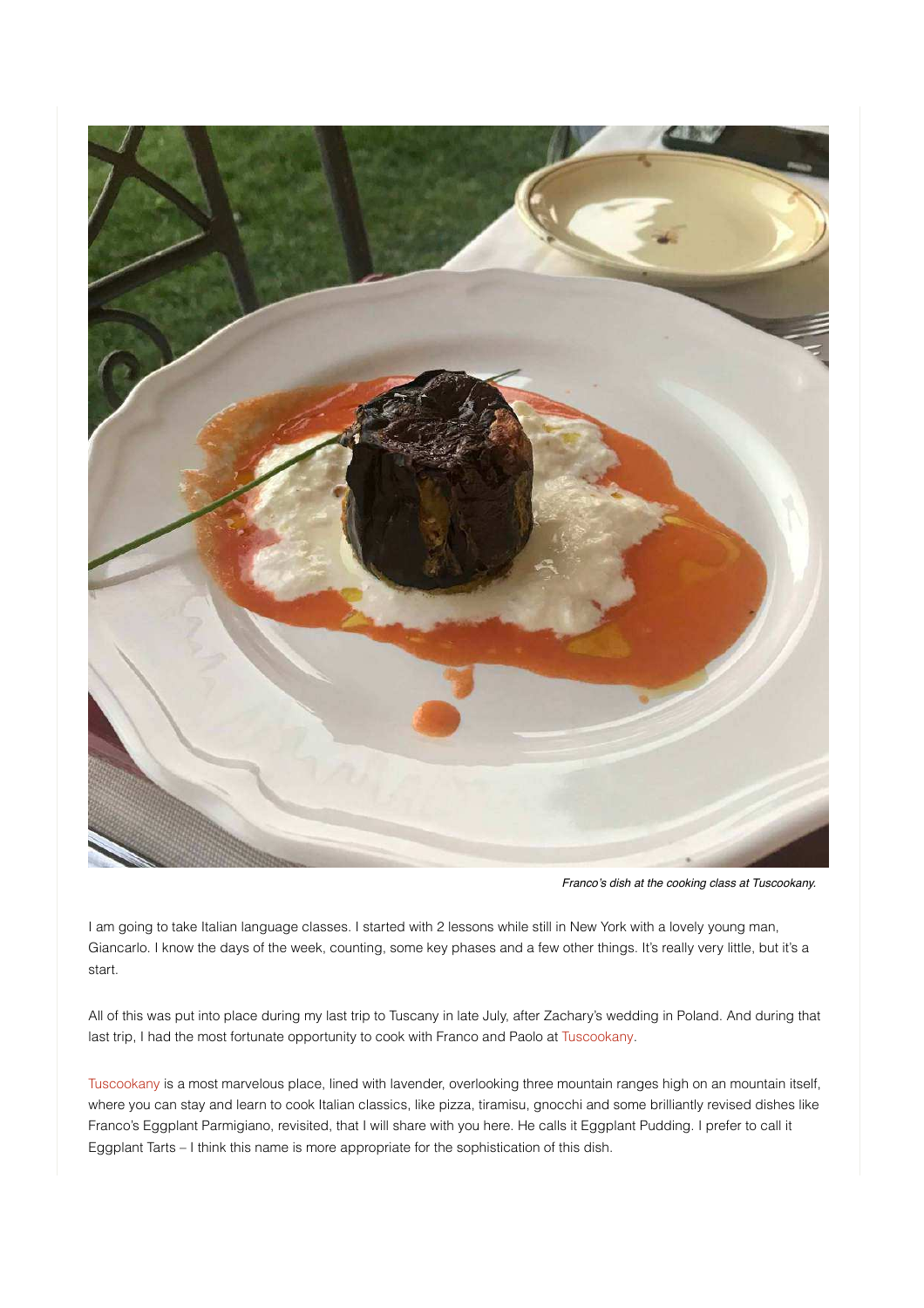



Franco and his partner, Paola (they said they are not married but nearly, as they have a mortgage together) run the amazing cooking school. If you recall, when we all visited Tuscany last year for Bianca's wedding, Cristina had given me this book that I had talked to you about where I made the most marvelous pasta bean soup. Well, Franco was one of the authors of that cookbook!!

In this recent class, we cooked from about 3 pm until 6:30 or 7, then had time to freshen up or have a glass of wine and enjoy the view (me) and eat the dinner we all made starting at 8 and lasting until 11 or so with wine flowing throughout and the after-dinner drinks – oh my word – so many of them!! And of course I had to sample a few and arrived home to Tiziana very drunk. She was sweet and said I was "just a bit tipsy."





This eggplant dish is not difficult to make at all, a real surprise to serve your guests, light, flavorful and so, so delicious. But, it does take time. However you can make the tarts and the sauce the day before and warm both up in the microwave,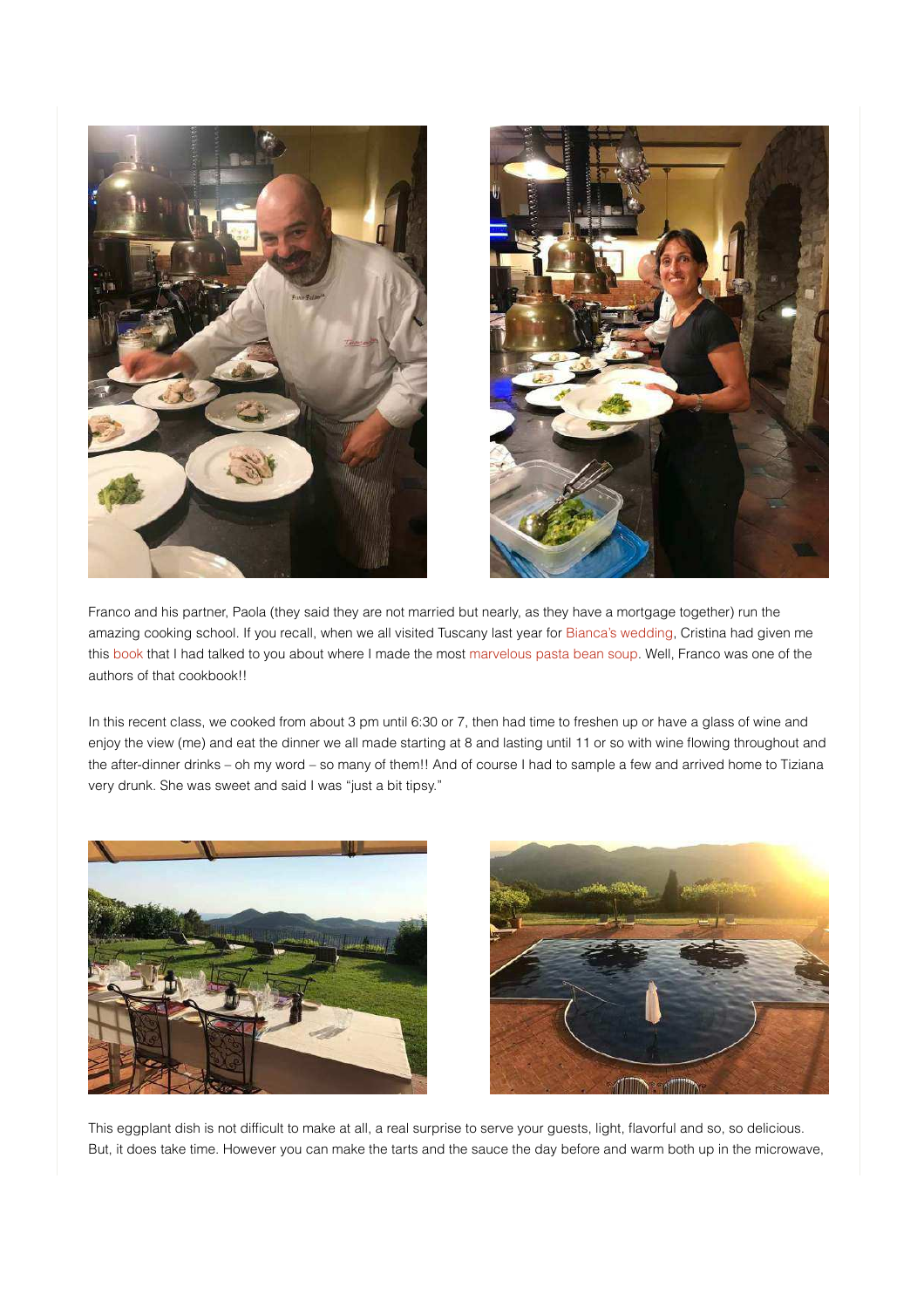assemble, and serve, so that makes it super easy.

I have taken numerous cooking classes but only Franco's and another one I'll tell you about later, in Spain, really taught me new tricks and methods. Franco is quite knowledgeable and also down to earth. He teaches you things you can easily use as a home cook to pump up your skills. You can put his techniques to use right away, as I made these just as soon as I got home in August.

For instance, if your tomato sauce is a bit too acidic, instead of adding sugar, add a tiny bit of baking soda, watch it bubble, just like in chemistry class, and voila! The acidity will be gone through and through, not just in your mouth but in your tummy too!

Another great tip from [Chef Franco](https://tuscookany.com/about-us/chefs/chef-franco-and-his-menus/) – leave hard eggplants out with your fruit for 2 days to soften and ripen and they will be much more flavorful.

## **Here are the recipes:**

## EGGPLANT TARTS – adapted from Chef Franco Palandra – serves 12

3 large eggplants 3 eggs 8 large basil leaves, chopped Mint leaves from 4 stems, chopped 1 3/4oz. of capers, drained and finely chopped 3 anchovy fillets, patted dry of oil and chopped 1 clove of garlic, finely minced [Olive oil](https://tuscookany.com/blog/olive-oil-in-tuscany/) in spray format Salt to taste Pepper to taste [Mozzarella cheese](https://tuscookany.com/blog/the-secrets-of-the-italian-mozzarella-another-cheesy-story/) or Buffalo Mozzarella cheese, sliced in ¼" thick slices while cold. Tomato sauce – recipe follows

Preheat the oven to 350 degrees F.

Wash and dry the eggplants. Pierce the eggplants in several places with a fork, place on a parchment paper-lined, rimmed baking sheet and roast for 45 – 55 minutes. When the eggplants are soft and the skin looks wrinkled, remove from the oven and let them cool down.

Cut each eggplant in half, lengthwise, and scrape the insides out, leaving the skin intact as much as you can. Chop the inside membranes of the eggplants and place in a fine mesh colander to drain. Squeeze as much liquid out of the eggplant membrane as you can, before adding the rest of the ingredients below.

Combine the capers, anchovies, garlic, basil and mint and add to the drained eggplant. Lightly beat the eggs separately and add to the eggplant mixture along with salt and pepper to taste. Combine everything in the mixture thoroughly.

Spray the insides of the cups of a 12 cup muffin pan with olive oil spray. Line each cup with some skin from the eggplant, so that the cooked purple side will be on the outside when the cup is turned over. Fill the eggplant skinned lined cups with the eggplant mixture and place the muffin tray on a rimmed baking sheet and bake the eggplant tarts for 20 – 27 minutes in a 350 degree F oven. The tarts should be firm and not wet looking when done.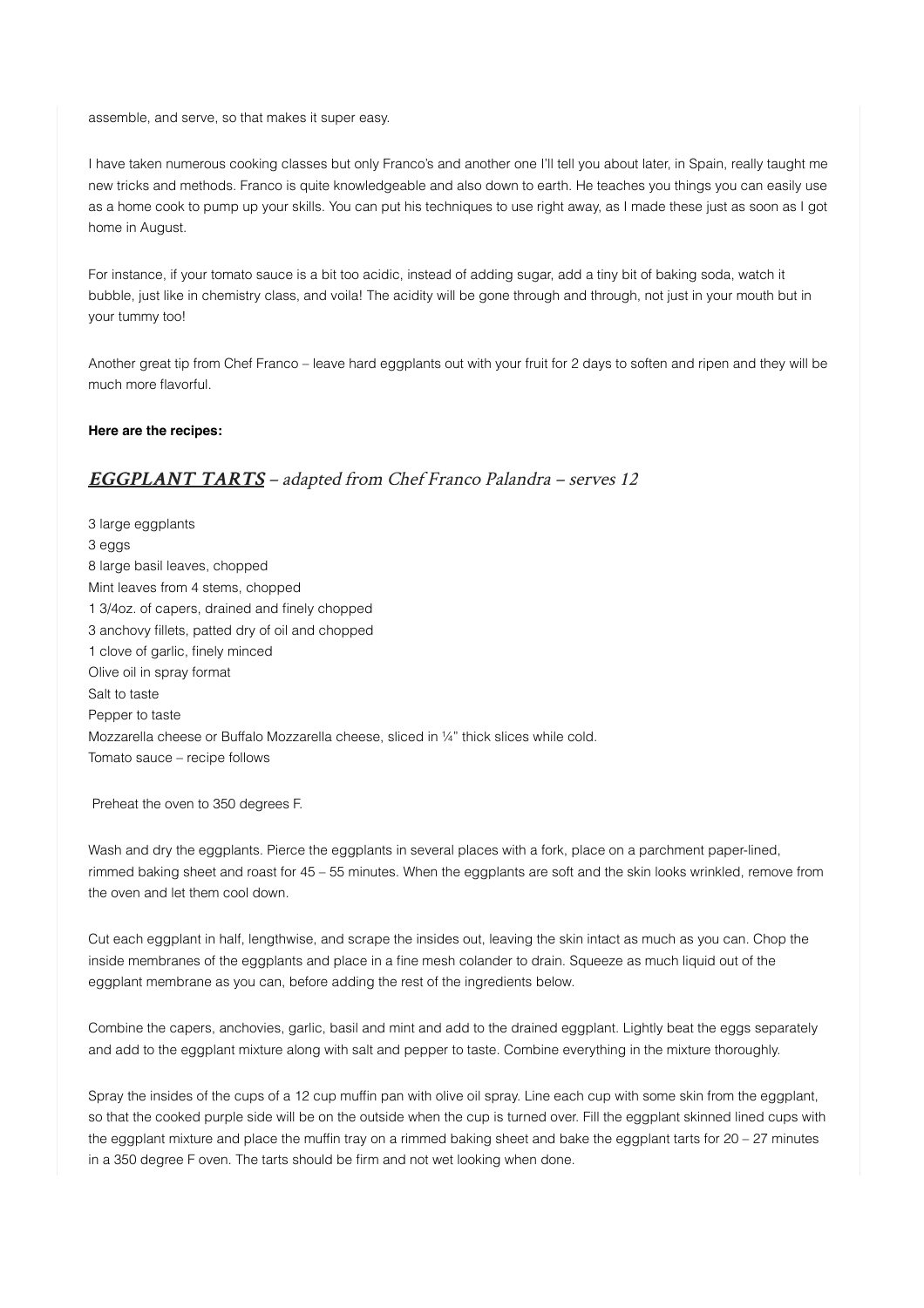

My version of this dish!

Allow the tarts to cool slightly, then invert the muffin tin pan on a large flat cutting board. Tarts should be served warm and they can be easily microwaved to a warm temperature before serving.

## [TOMATO SAUCE](https://tuscookany.com/blog/italians-do-it-with-tomatoes-in-all-different-shapes-and-sizes/) - serves 12

2 lbs. of whole plum tomatoes, washed, cored and chopped 1 small onion, chopped 2 cloves of garlic, chopped 5 Tbs. olive oil 1 bunch of fresh basil Salt Pepper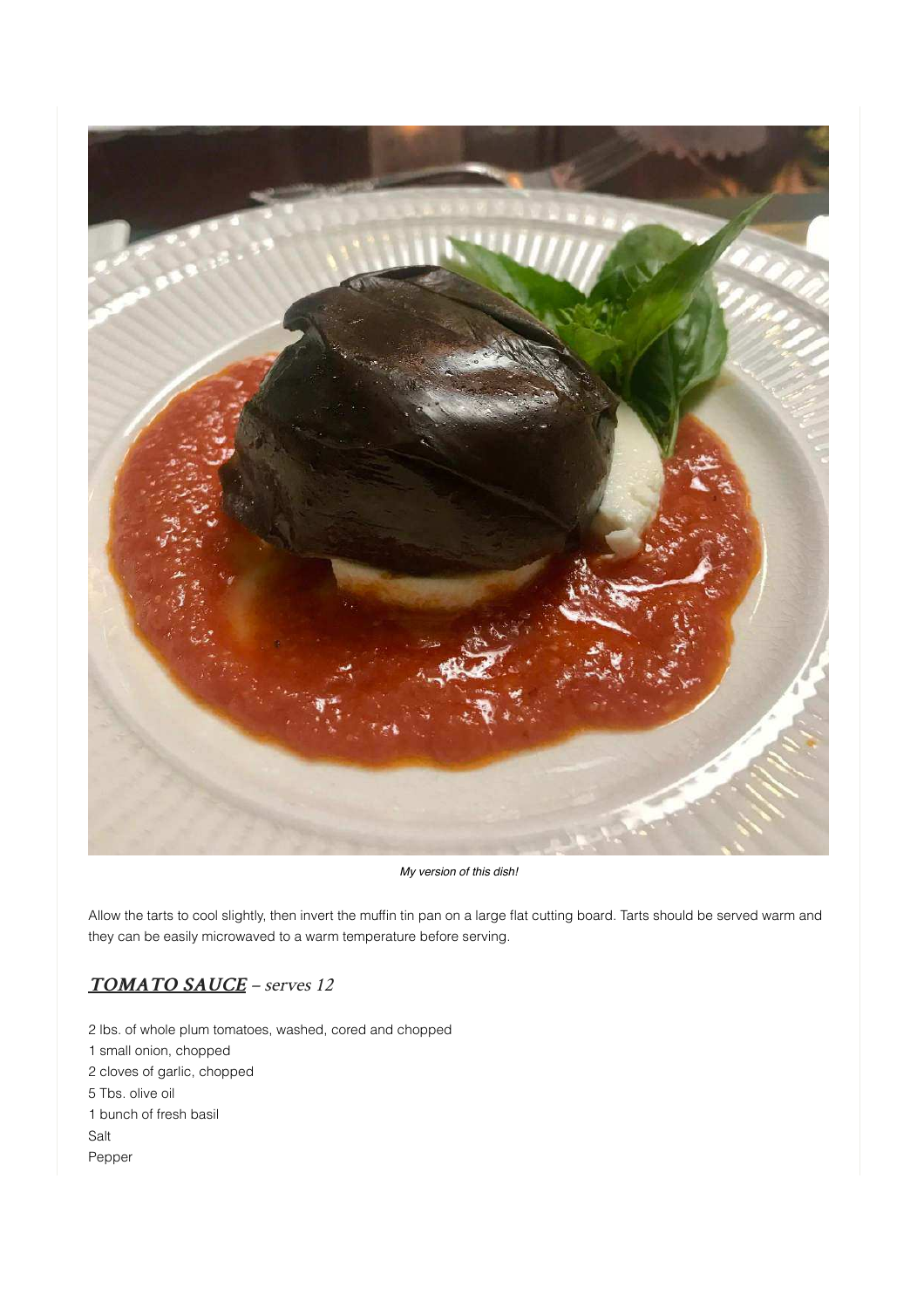

Warm the oil in a stainless steel or enameled Le Creuset pot. Add the onions and garlic, cover and cook on low heat to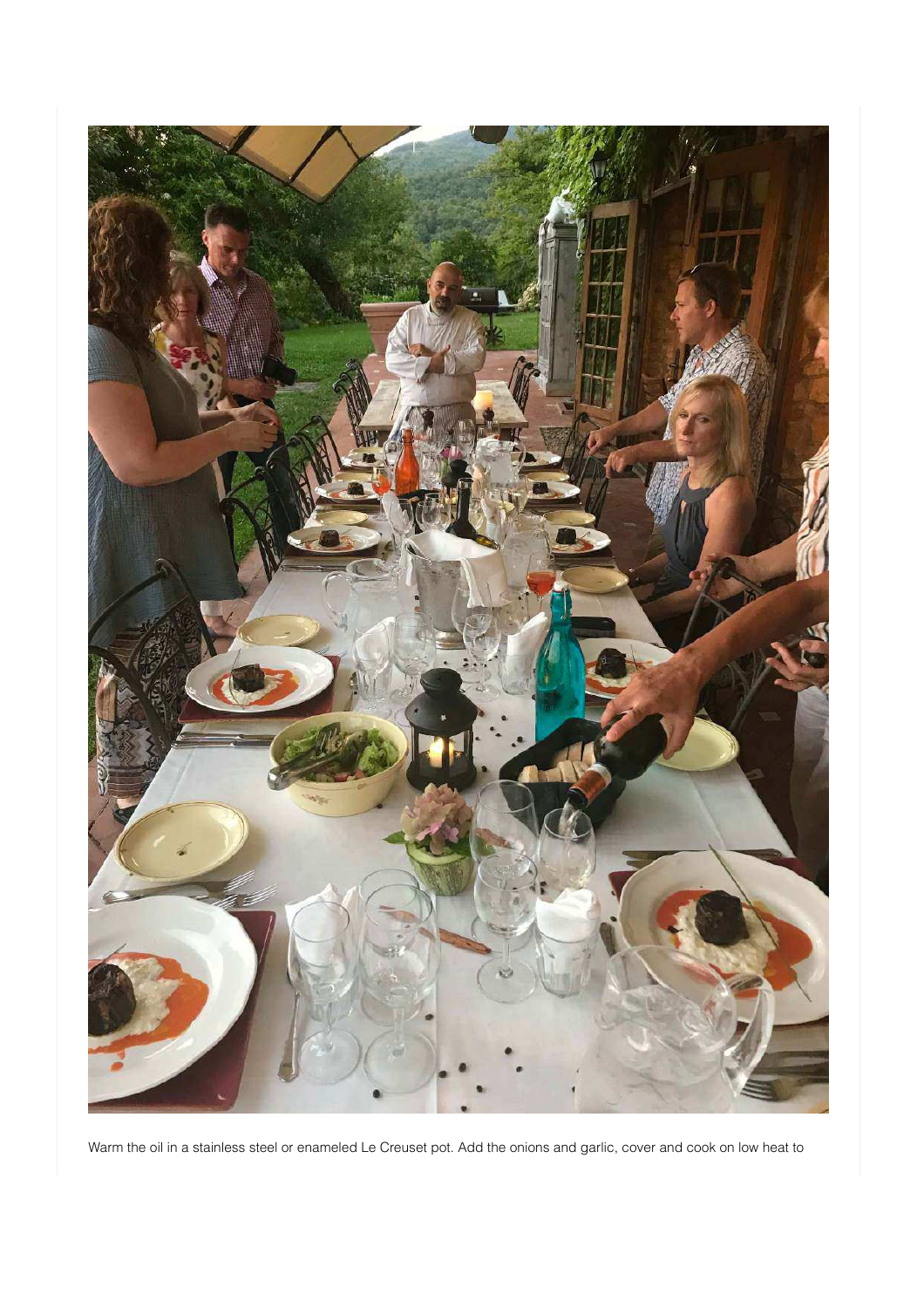

sweat and sweeten the onions, for 12 – 15 minutes, stirring often. Add the chopped tomatoes and simmer for 45 – 60